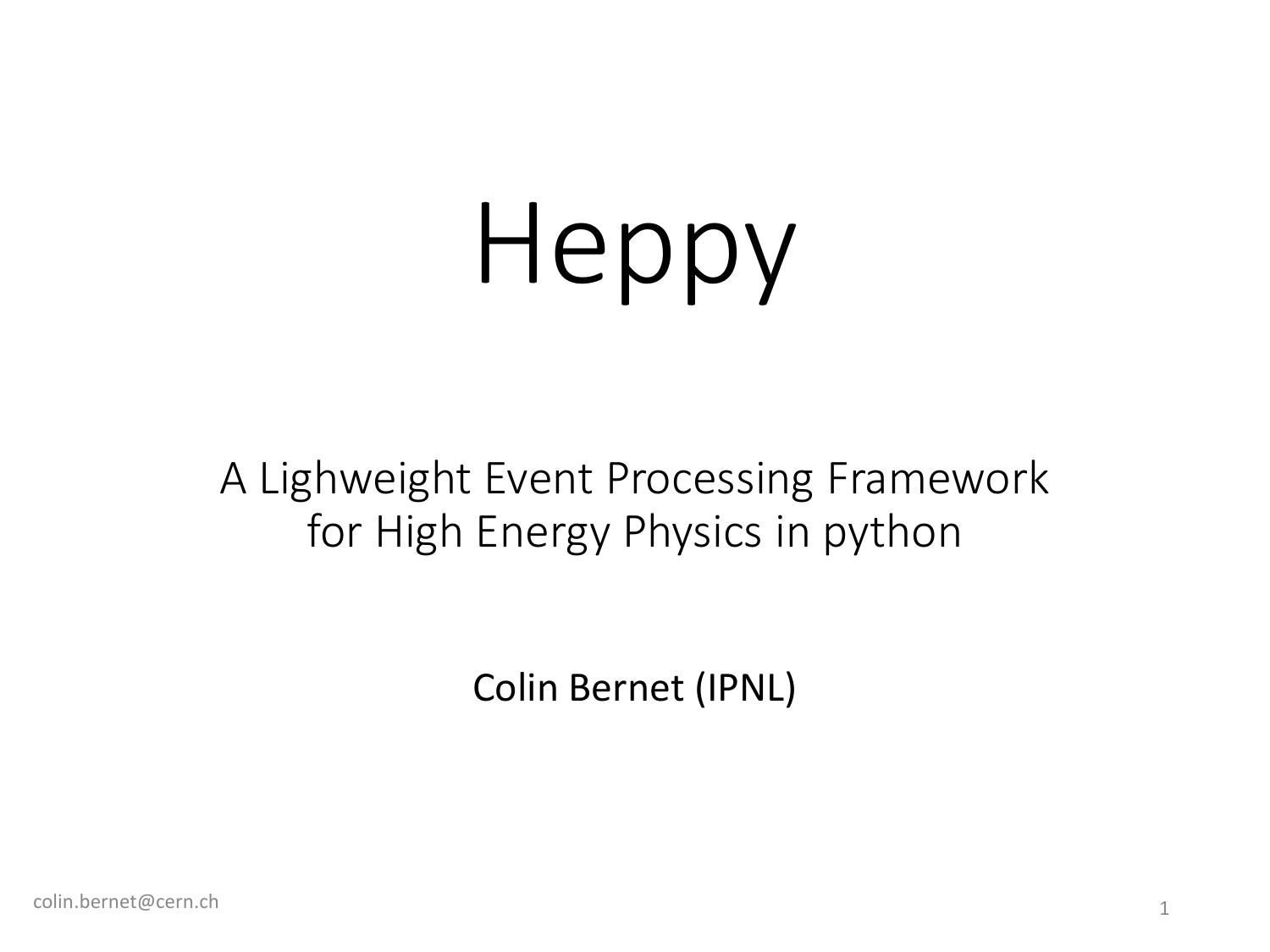### Event Processing Frameworks



- e.g.
	- Gaudi (ATLAS, LHCb, FCC)
	- CMSSW (CMS)
	- Marlin (ILC/CLIC)

- All written in C++
- Too heavy for analysis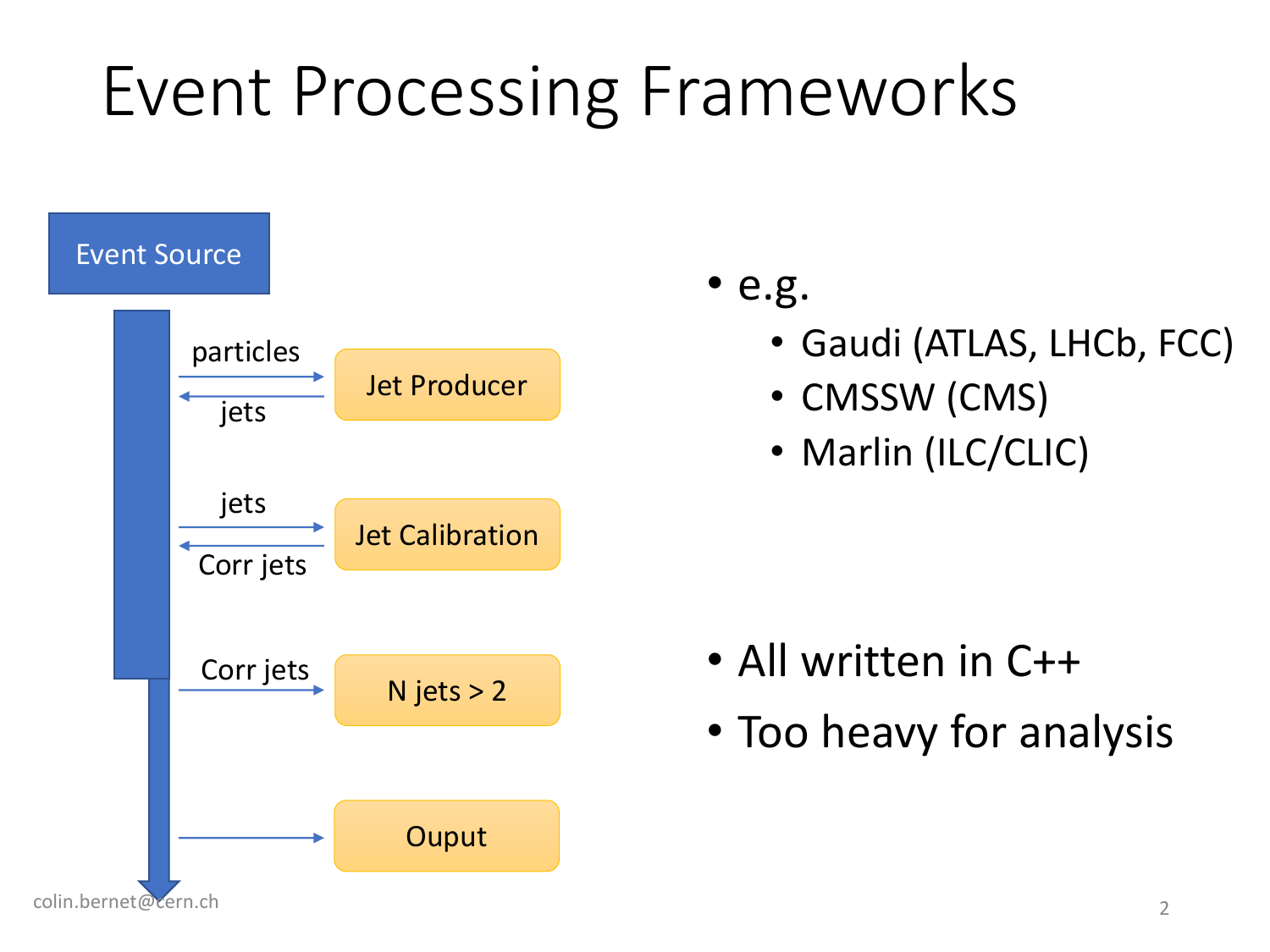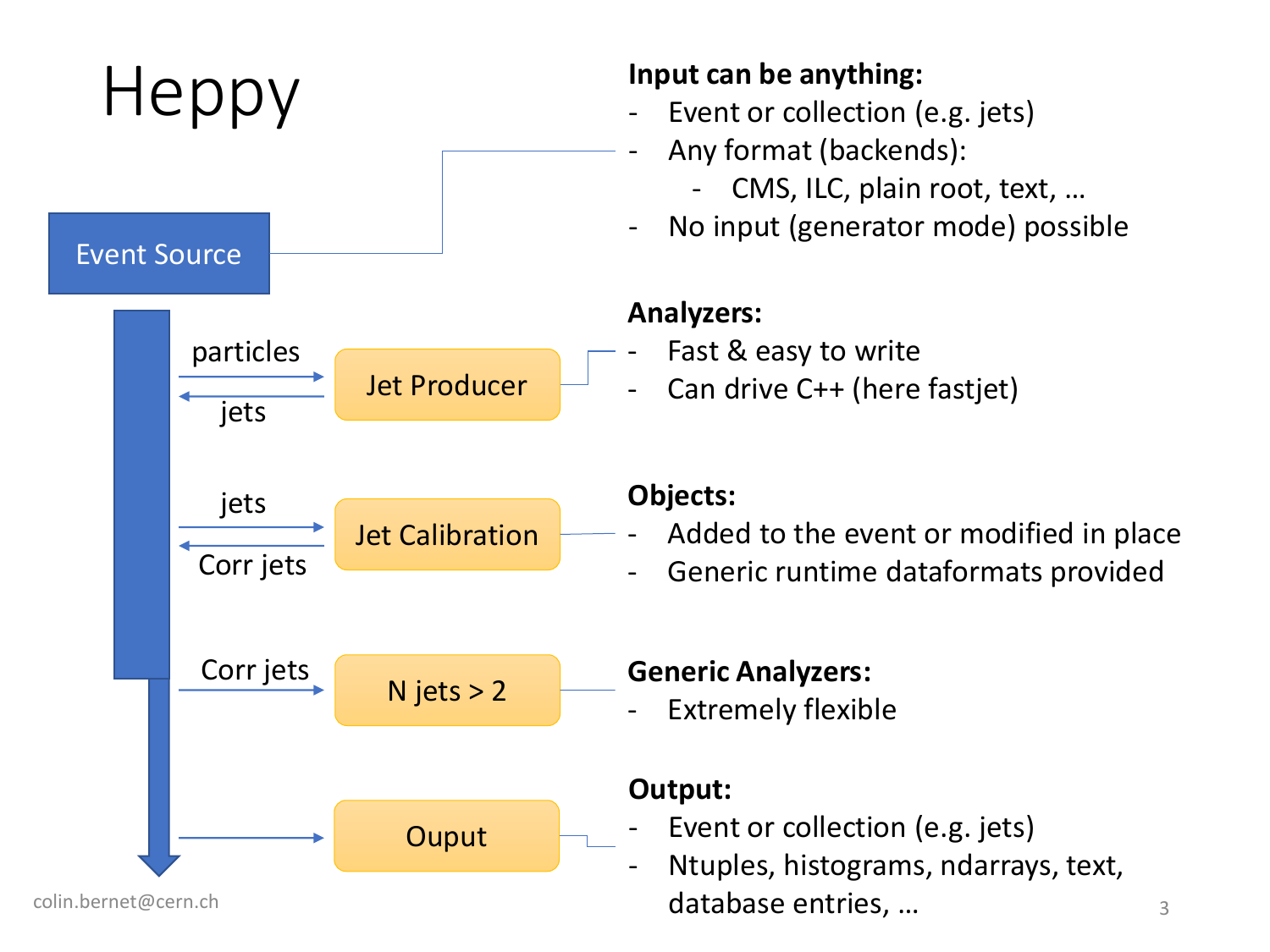# Typical Analysis Workflow

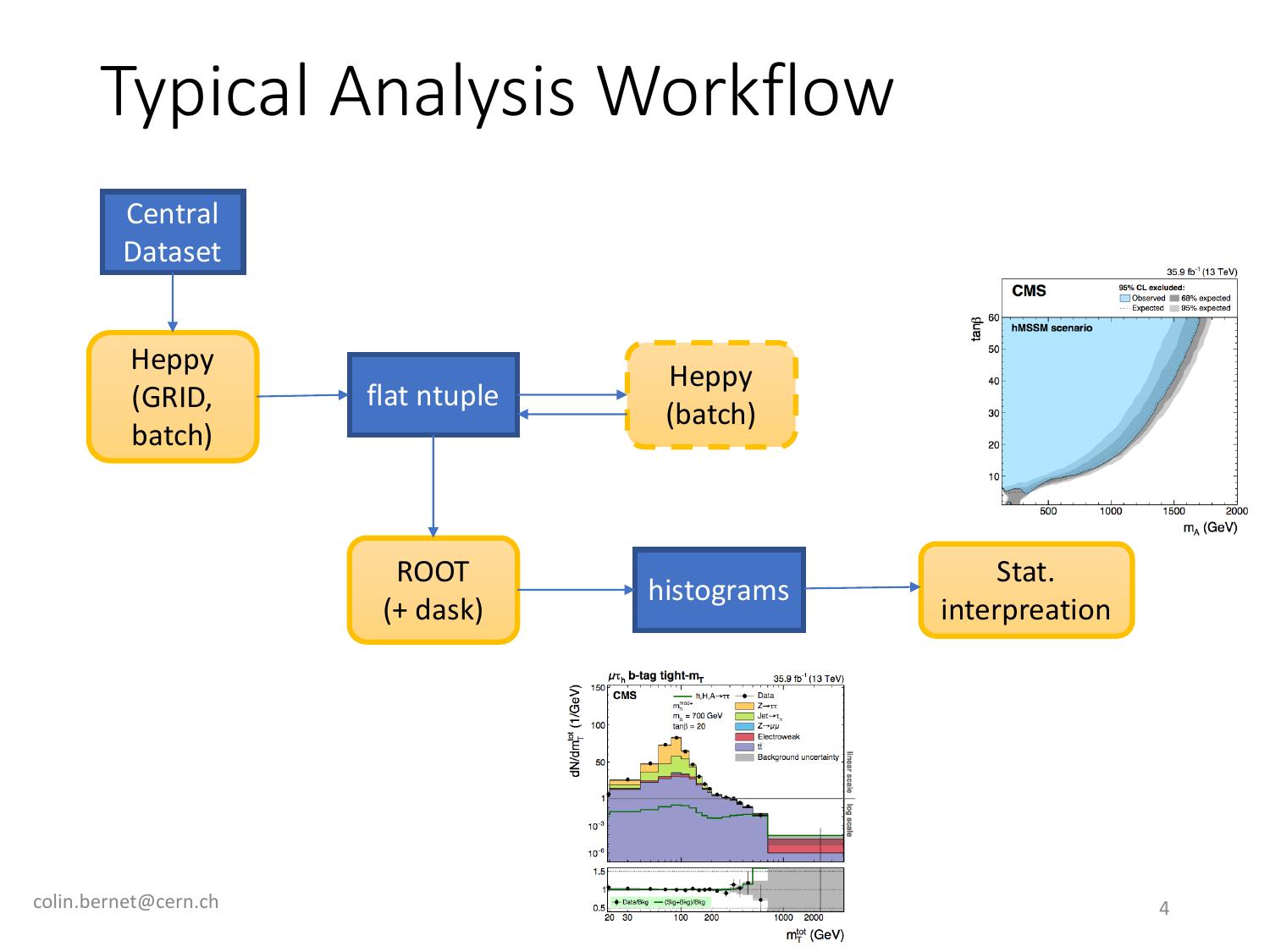## A Fully Generic Event Filter

from heppy.framework.analyzer import Analyzer

```
class EventFilter(Analyzer):
```

```
def process(self, event):
    coll = getattr(event, self.cfg_name.src)passed = self.cfg_ana.filter_func(coll)
    return passed
```
Full Analyzer Code

```
two_{\text{jets}} = AnalyzerCfg(EventFilter,
    src = 'jets'Analyzer Configurationfilter_func = lambda c: len(c) > 1 and c[1].pt()>50.
    )
```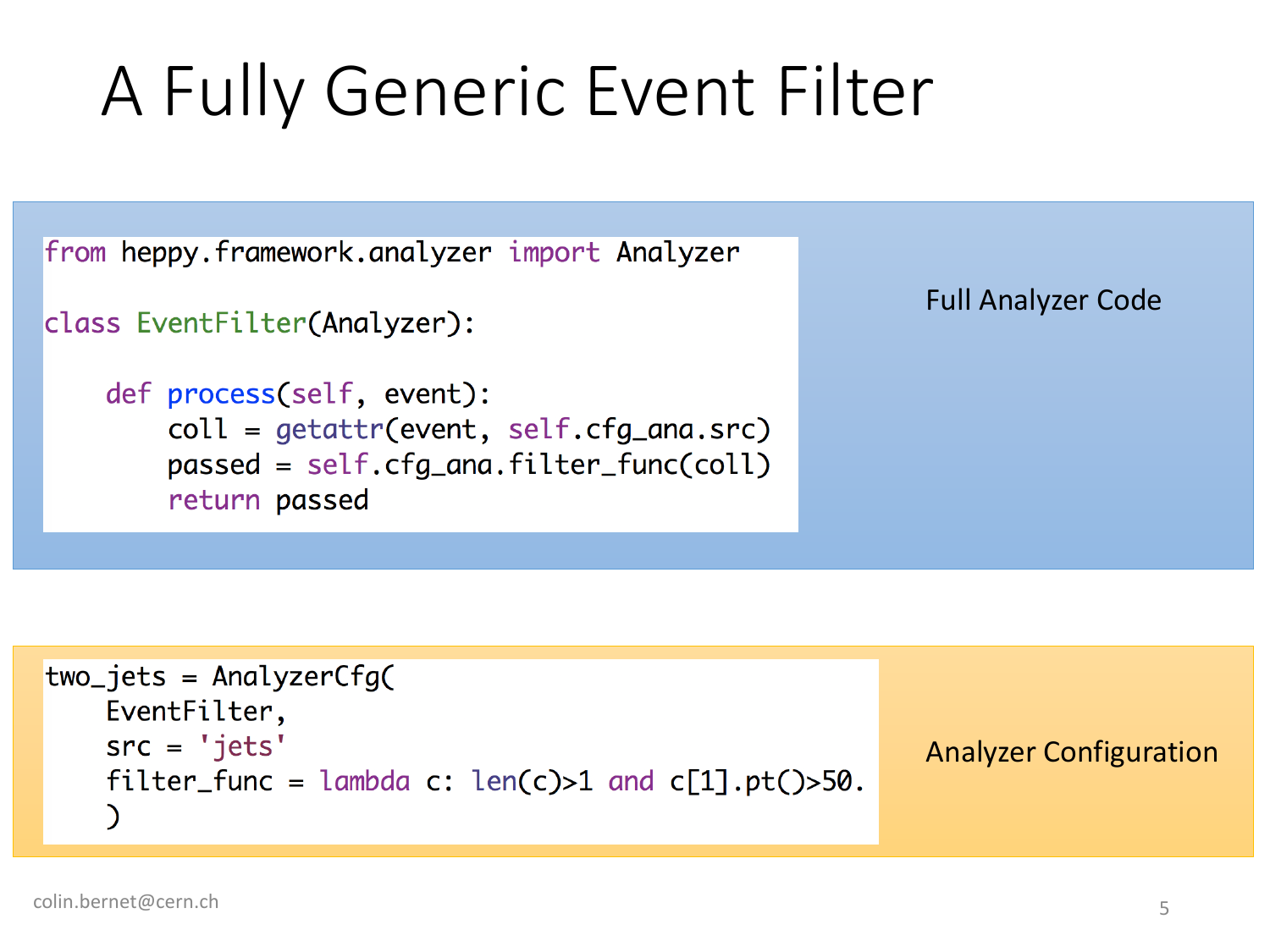## Analysis Configuration



| $sequence = Sequence$ | <b>Event Processing Sequence</b> |  |
|-----------------------|----------------------------------|--|
| event_source,         |                                  |  |
| muon_sequence,        | muon_sequence = Sequence(        |  |
| one_zed,              | all_muons,                       |  |
| jet_sequence,         | muon_isolation,                  |  |
| out_ntuple,           | isolated_muons,                  |  |
| out_pandas,           | two_muons                        |  |
|                       |                                  |  |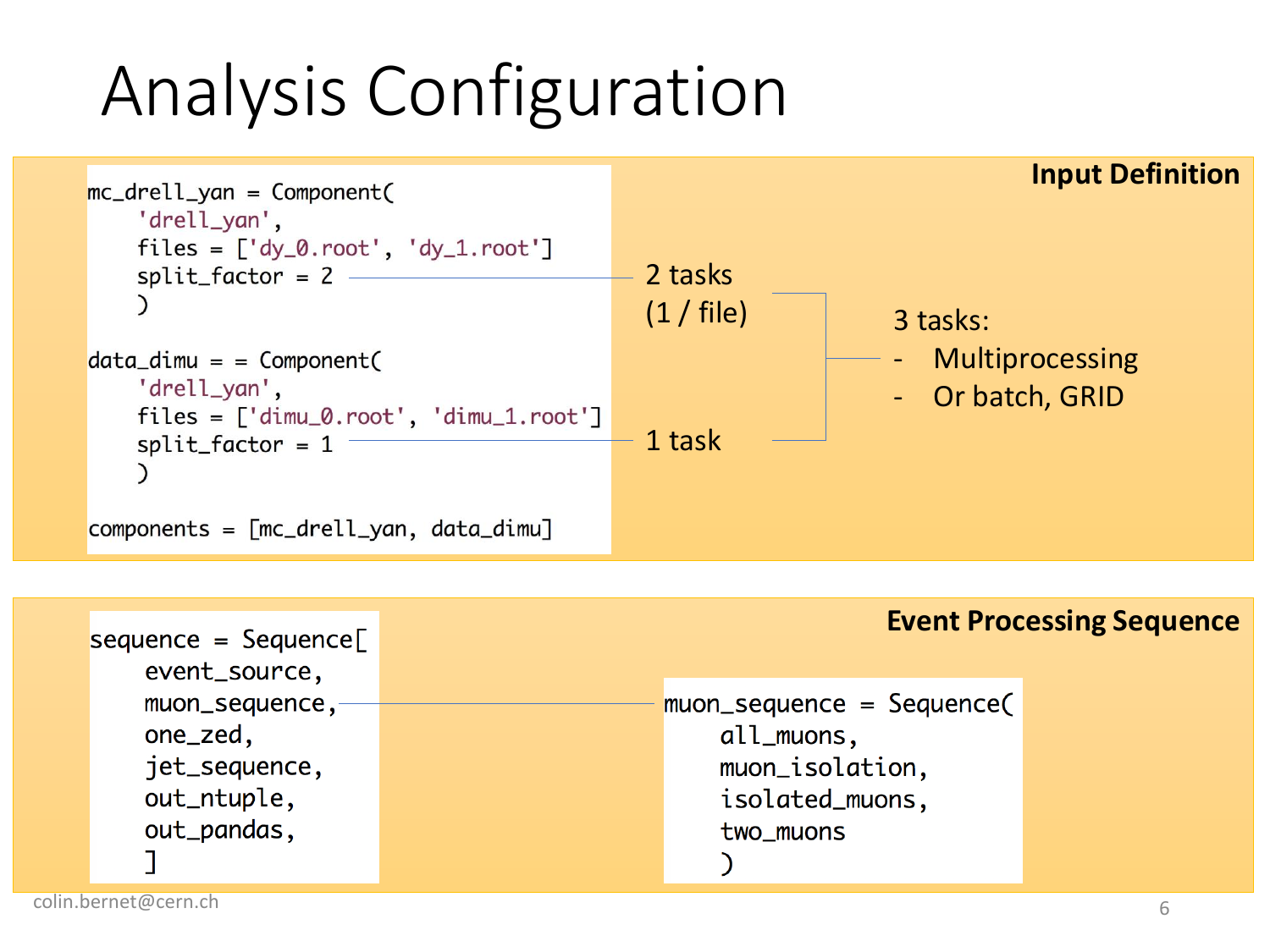# Parallel processing

- Multiprocessing on local machine automatic
	- Interactive, single process, if only 1 task
		- testing, pdb, investigate particular events, event display
	- heppy output\_dir analysis\_config.py
- On the batch:
	- Several batch backends: LSF, HTCondor, Grid, nohup
	- heppy\_batch.py -o output\_dir \ -b 'bsub –q 8nh < batchScript.sh' \ analysis\_config.py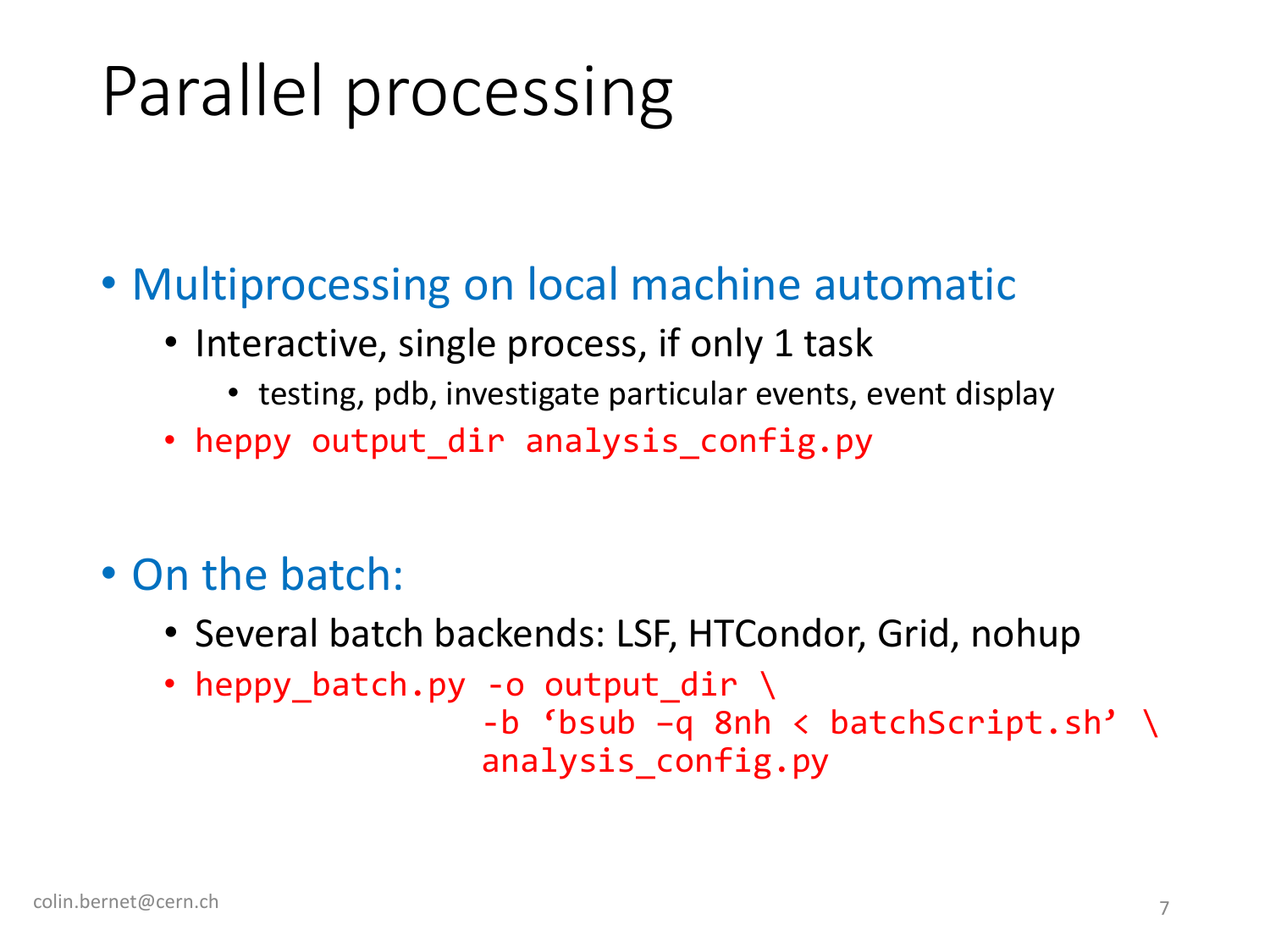#### Generic Data Formats

- Analyzers can be used in different experiments
- How? Generic data formats

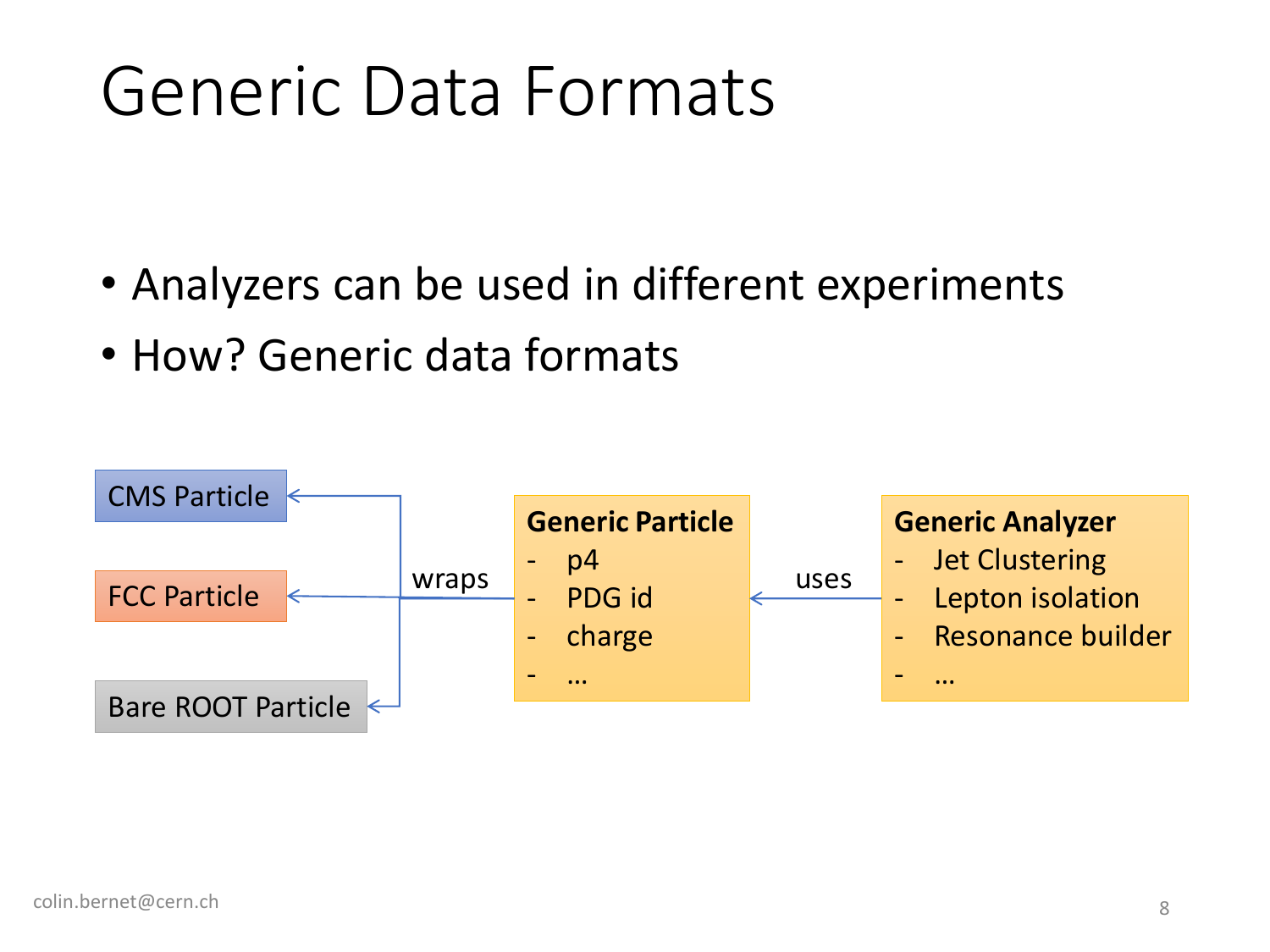## Meta information tracking

• yaml files written to output directories

```
processing:
 nfiles: 100
 ngoodfiles: 99
sample:
 id: !!python/object:uuid.UUID
   int: 13657586345701551594438020588830233016
 jobtype: heppy
 mother: pythia/ee to ZH BS Oct2
 nevents: 34948
 nfiles: 1
 ngoodfiles: 1
 pattern: fcc ee higgs.analyzers.LLWWTreeProducer.LLWWTreeProducer 1/tree.root
software:
 fcc_datasets: !!python/unicode 'df41188443d8b15436543f854ee7de77a6934036'
 fcc_ee_higgs: !!python/unicode '90c6d41342ff8c3b6fb35a4189f592c29ac4c5dd'
 heppy: !!python/unicode 'deffa5922d02c43c1633e56c5f1928330d138c96'
```
all python packages with a git repo are tracked, even the private ones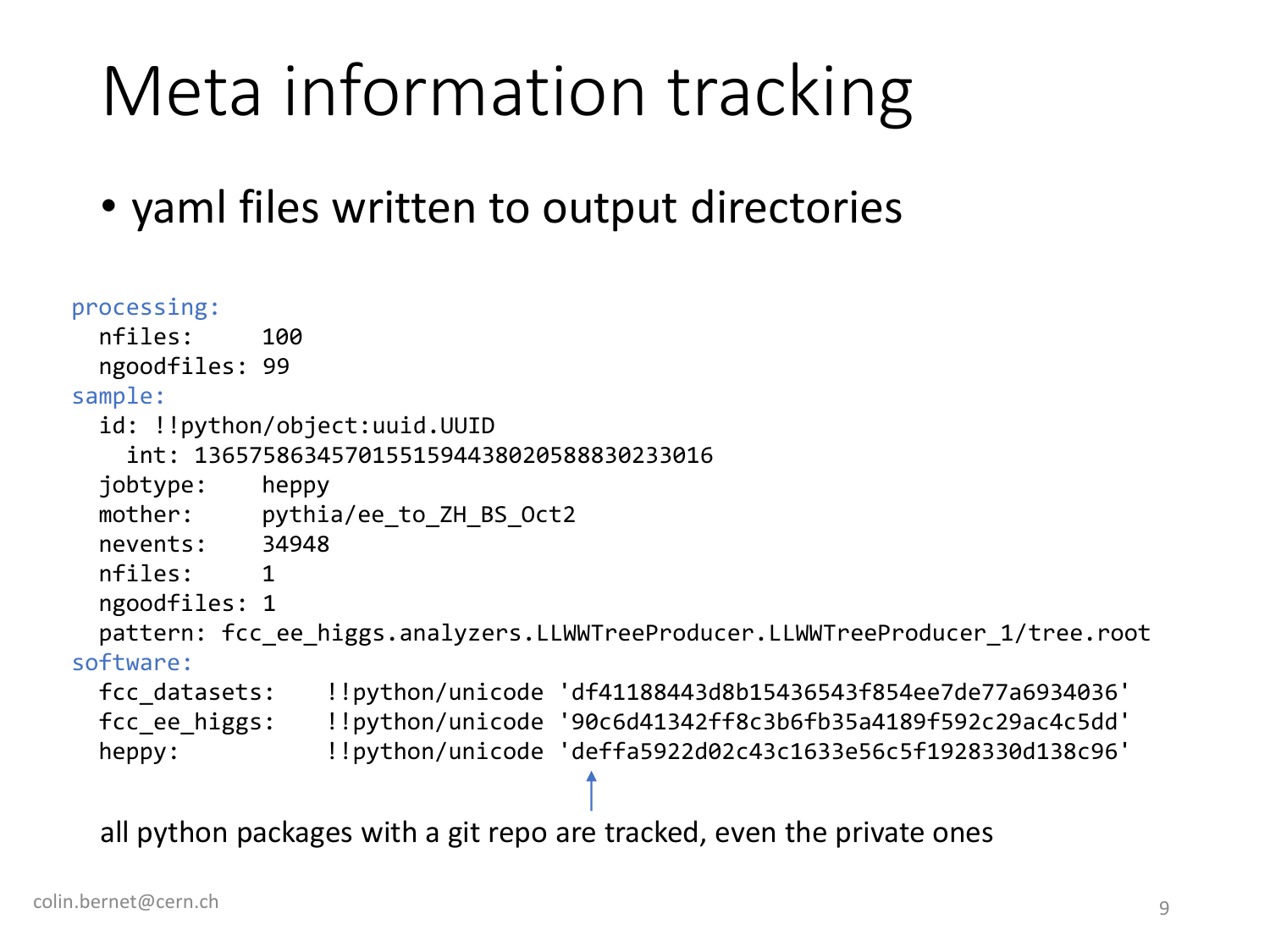#### Users

- Standalone heppy
	- Includes CMS, ILC/CLIC, bare root backends
		- no dependency, install the needed software if you want to use it
	- 50 forks, ~25 analyses
- CMS heppy
	- Distributed in CMSSW
		- could move to standalone version
	- + CMS-specific Analyzers, data formats, tools (A. Rizzi, G. Petrucciani, CB, …)
	- $\cdot$  > 170 forks, 50(?) analyses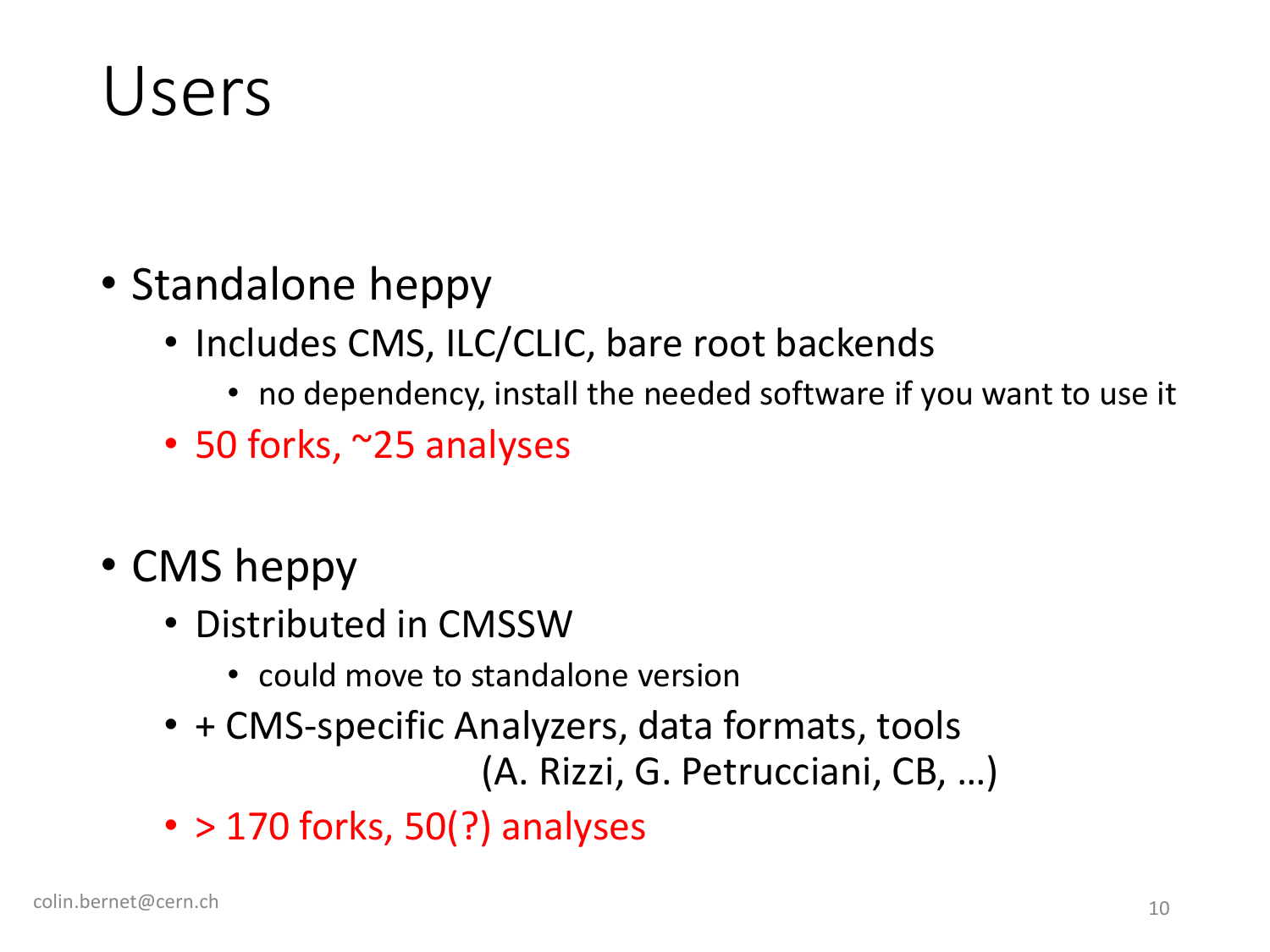#### Installation

- <https://pypi.org/project/heppyfwk/>
	- [https://github.com/cbernet/heppy/blob/master/doc/He](https://github.com/cbernet/heppy/blob/master/doc/Heppy_-_Installation_Instructions.md) ppy\_-\_Installation\_Instructions.md
- Summary:
	- install anaconda for python 2.X (or have python 2.7)
	- pip install heppyfwk
	- + if you want to use ROOT: need to compile ROOT for your python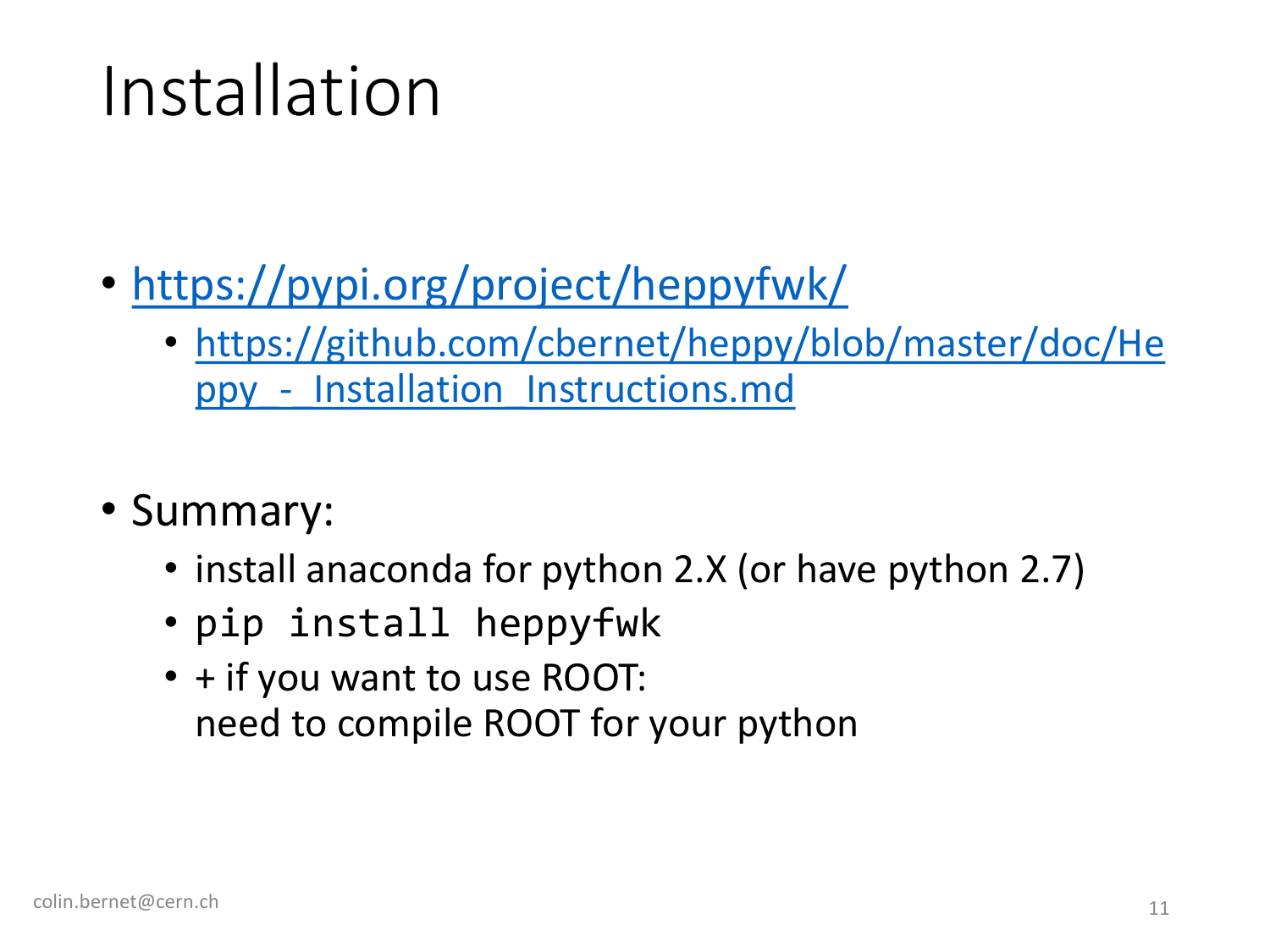#### Some answers:

- Analysis steps and evolution:
	- transform, select, and compress data
	- interactive debugging and understanding of single events  $\rightarrow$  mass processing
	- systematics: run specific jobs with shifted parameters
- Analysis workflow:
	- can read any dataset from central datasets to reduced ntuples.
	- after heppy: e.g. root, pandas, dask
- Scaling:
	- GRID, batch clusters
- Missing functionalities / todo
	- cannot write out structured root files
		- only flat ntuples, numpy arrays, ...
	- performance limited by reading input files (PyROOT)
	- need porting to python 3
- Preservation and sharing
	- share code with git
	- share configuration files
	- automatic software version tracking of all tools in a git repo (gitpython) at running time